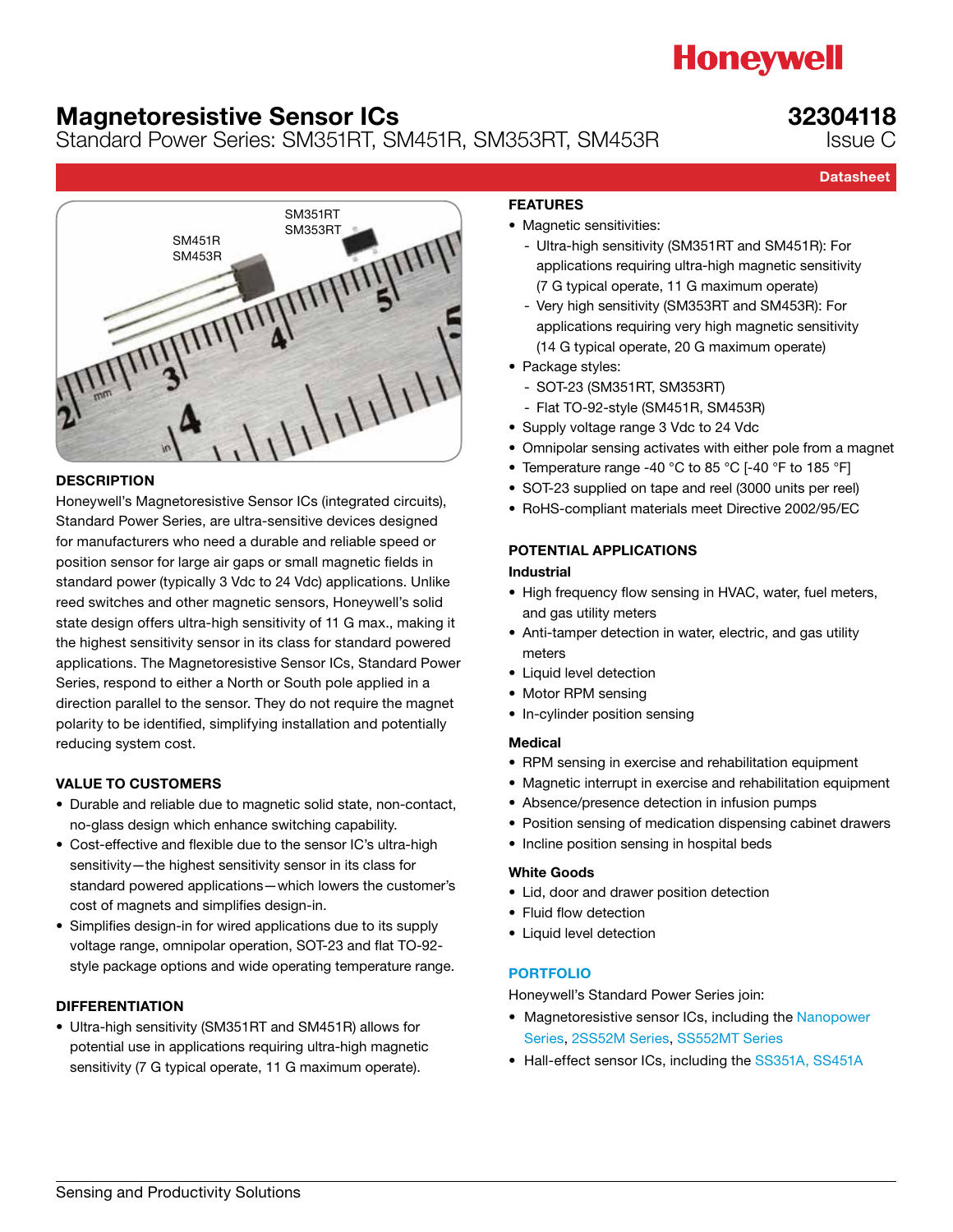Standard Power Series: SM351RT, SM451R, SM353RT, SM453R

#### Table 1. Electrical Specifications (3 V < Vcc < 24 V, -40 °C < Ta < 85 °C [-40 °F < Ta < 185 °F] unless otherwise specified.)

| <b>Characteristic</b>        | <b>Condition</b>                                                                             | Min. | Typ.     | Max.          | <b>Unit</b> |
|------------------------------|----------------------------------------------------------------------------------------------|------|----------|---------------|-------------|
| Supply voltage (Vcc)         | Vcc reference to ground                                                                      | 3    | 12       | 24            | V           |
| Supply current:<br>off<br>on | $\text{Vcc} = 5 \text{ V}, T = 25 \text{ °C} [77 \text{ °F}]$<br>Vcc = 5 V, T = 25 °C [77 °F |      | 2.5<br>4 | 8<br>3.5<br>5 | mA          |
| Start-up time                | Vcc > 3 V                                                                                    |      |          | 10            | μs          |
| Output leakage current       | $Vcc = 24$ , off                                                                             |      |          | 10            | $\mu A$     |
| Output saturation voltage    | load current = $20 \text{ mA}$                                                               |      |          | 500           | mV          |
| Rise time<br>Fall time       | $Vcc = 5 V$ , R = 2 kOhm, C = 20 pF<br>$Vcc = 5$ V, R = 2 kOhm, $C = 20$ pF                  |      |          | 1.5<br>1.5    | μs          |

#### Table 2. Magnetic Specifications (3 V < Vcc < 24 V, -40  $^{\circ}$ C < Ta < 85  $^{\circ}$ C [-40  $^{\circ}$ F < Ta < 185  $^{\circ}$ F].)

| <b>Characteristic</b>                                                        | Min.   | Typ.             | Max.          | <b>Unit</b> |
|------------------------------------------------------------------------------|--------|------------------|---------------|-------------|
| SM351RT, SM451R:<br>operate (positive)<br>release (positive)<br>differential | 3<br>2 | 4.8<br>2.2       | 11<br>9       | Gauss       |
| SM353RT, SM453R:<br>operate (positive)<br>release (positive)<br>differential | 6<br>3 | 14<br>9.3<br>5.7 | 20<br>18<br>– | Gauss       |

### **NOTICE**

The magnetic field strength (Gauss) required to cause the switch to change state (operate and release) will be as specified in the magnetic characteristics. To test the switch against the specified magnetic characteristics, the switch must be placed in a uniform magnetic field.

### **NOTICE**

These magnetoresistive sensor ICs may have an initial output in either the ON or OFF state if powered up with an applied magnetic field in the differential zone (applied magnetic field >Brp and <Bop). Honeywell recommends allowing 10 μs for output voltage to stabilize after supply voltage has reached its final rated value.

#### Table 3. Absolute Maximum Ratings

| <b>Characteristic</b>                                        | <b>Condition</b>                                            | Min.      | Typ. | Max.                   | Unit                         |
|--------------------------------------------------------------|-------------------------------------------------------------|-----------|------|------------------------|------------------------------|
| Operating temperature                                        | ambient                                                     | -40 [-40] |      | 85 [185]               | $^{\circ}$ C [ $^{\circ}$ F] |
| Soldering temperature:<br>SM351RT, SM353RT<br>SM451R, SM453R | ambient applied for $<$ 10 s<br>ambient applied for $<$ 3 s |           | —    | 245 [473]<br>260 [500] | $^{\circ}$ C [ $^{\circ}$ F] |
| Supply voltage (Vs)                                          |                                                             | -26       |      | 26                     | v                            |
| Load current                                                 | output sinking (open collector)                             |           |      | 40                     | mA                           |

### **NOTICE**

Absolute maximum ratings are the extreme limits that the device will withstand without damage to the device. However, the electrical and mechanical characteristics are not guaranteed as the maximum limits (above recommended operating conditions) are approached, nor will the device necessarily operate at absolute maximum ratings.

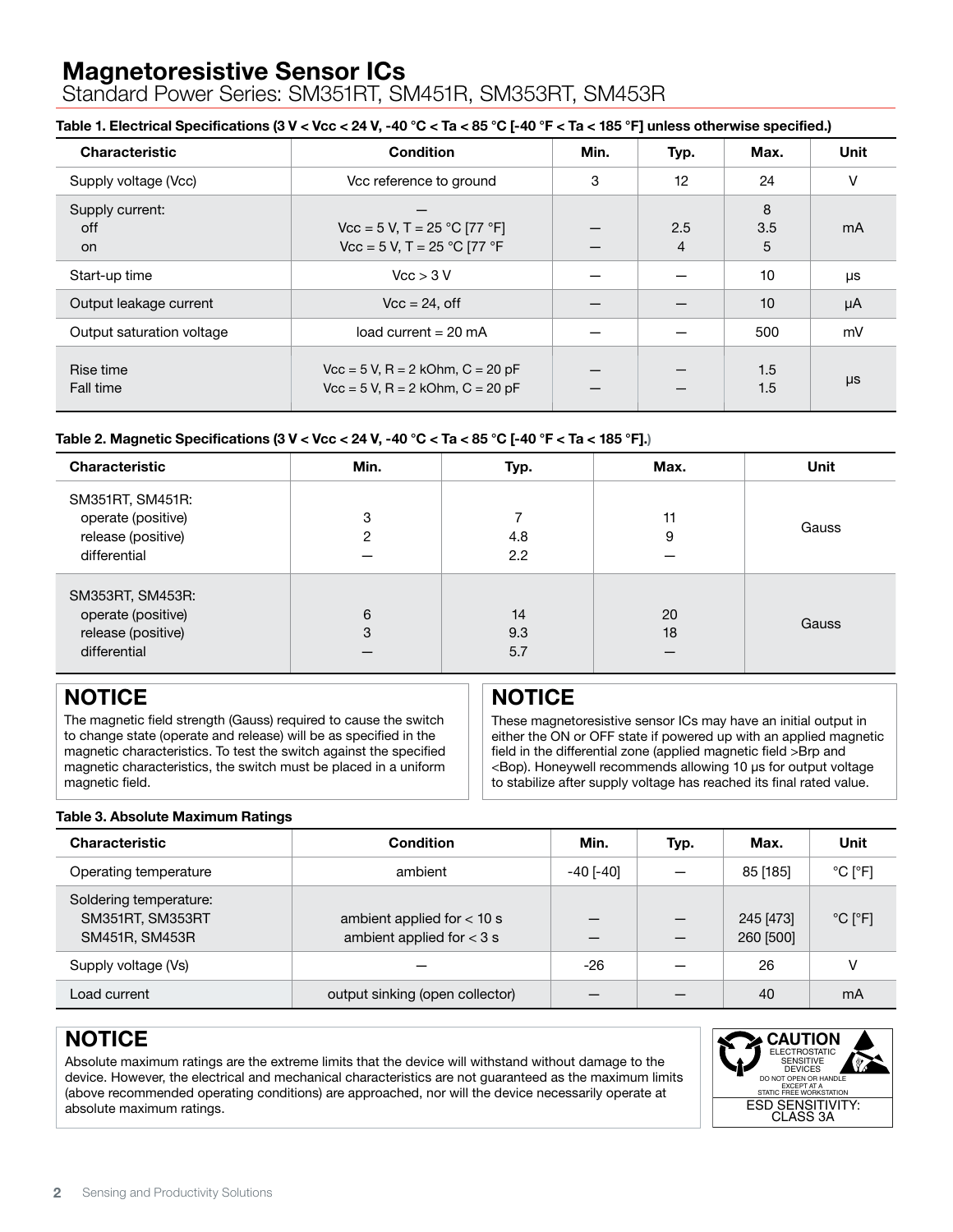Standard Power Series: SM351RT, SM451R, SM353RT, SM453R

Figure 1. Typical Magnetic Performance versus Temperature

#### SM351RT, SM451R



Figure 2. Block/Electrical Diagram

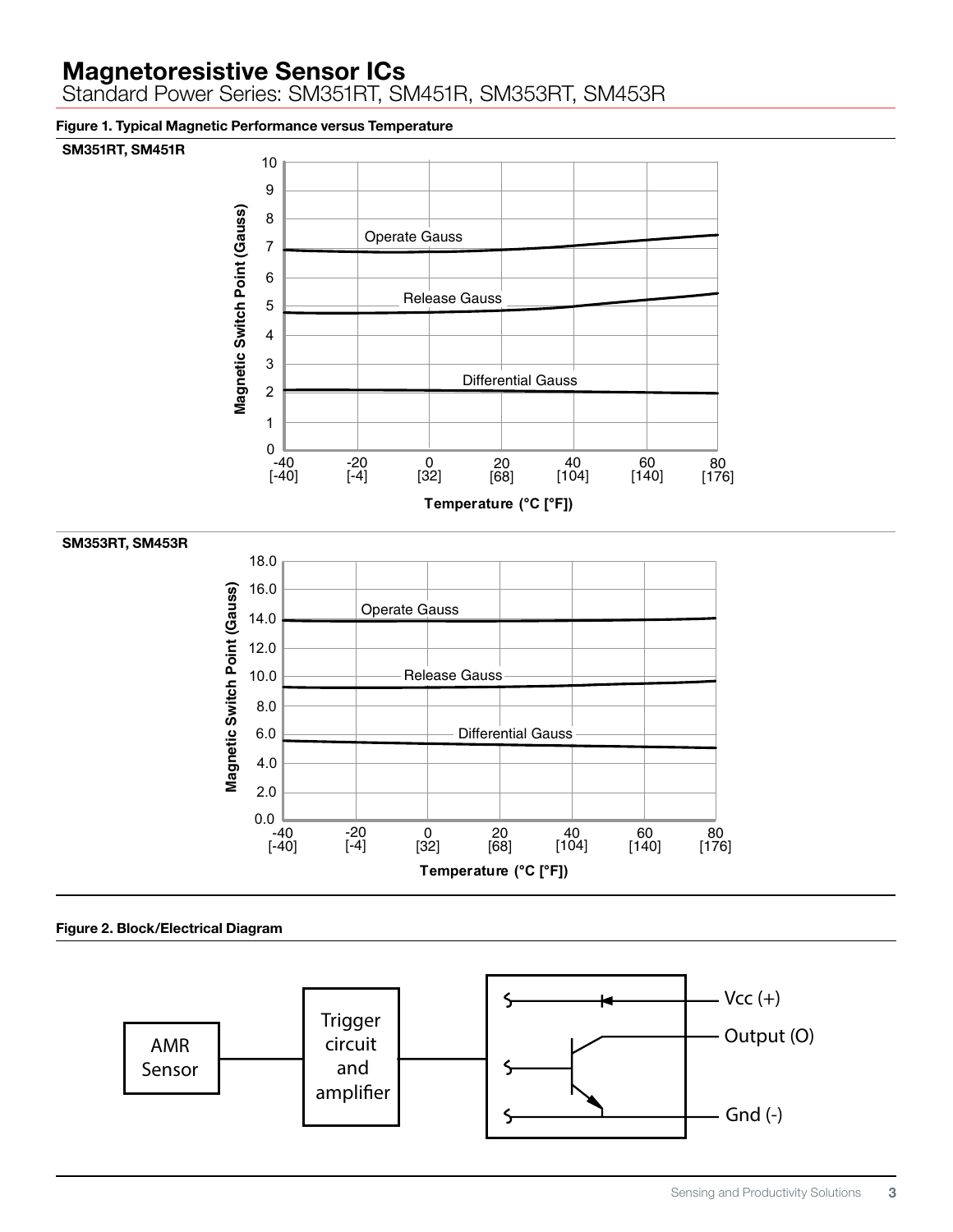Standard Power Series: SM351RT, SM451R, SM353RT, SM453R

#### Figure 3. Alignment of the Magnet to the SOT-23 Package (SM351RT, SM353RT) Omnipolar Magnetoresistive Sensor IC

#### Ideal alignment: The magnet is aligned in the same plane as the sensor IC.



#### Offset alignment: The magnet is not aligned in the same plane as the sensor IC.

#### Parallel magnet approach to the sensor IC may cause dead zones.

Dead zones may occur when the majority of the magnet's magnetic flux lines become vertical as it approaches the sensor IC, turning the sensor IC ON, then OFF, then ON (see Figure 3.B).



#### Perpendicular magnet approach to the sensor IC eliminates possible dead zones.

The sensor IC detects the approaching magnet's horizontal magnetic flux lines, turning the sensor IC to ON. The sensor IC stays ON as the magnet continues to approach. When the magnet is located directly over the sensor IC, all magnetic flux lines are now horizontal (see Figure 3.C). (Note: This alignment decreases the magnetic flux strength at the sensor IC.)

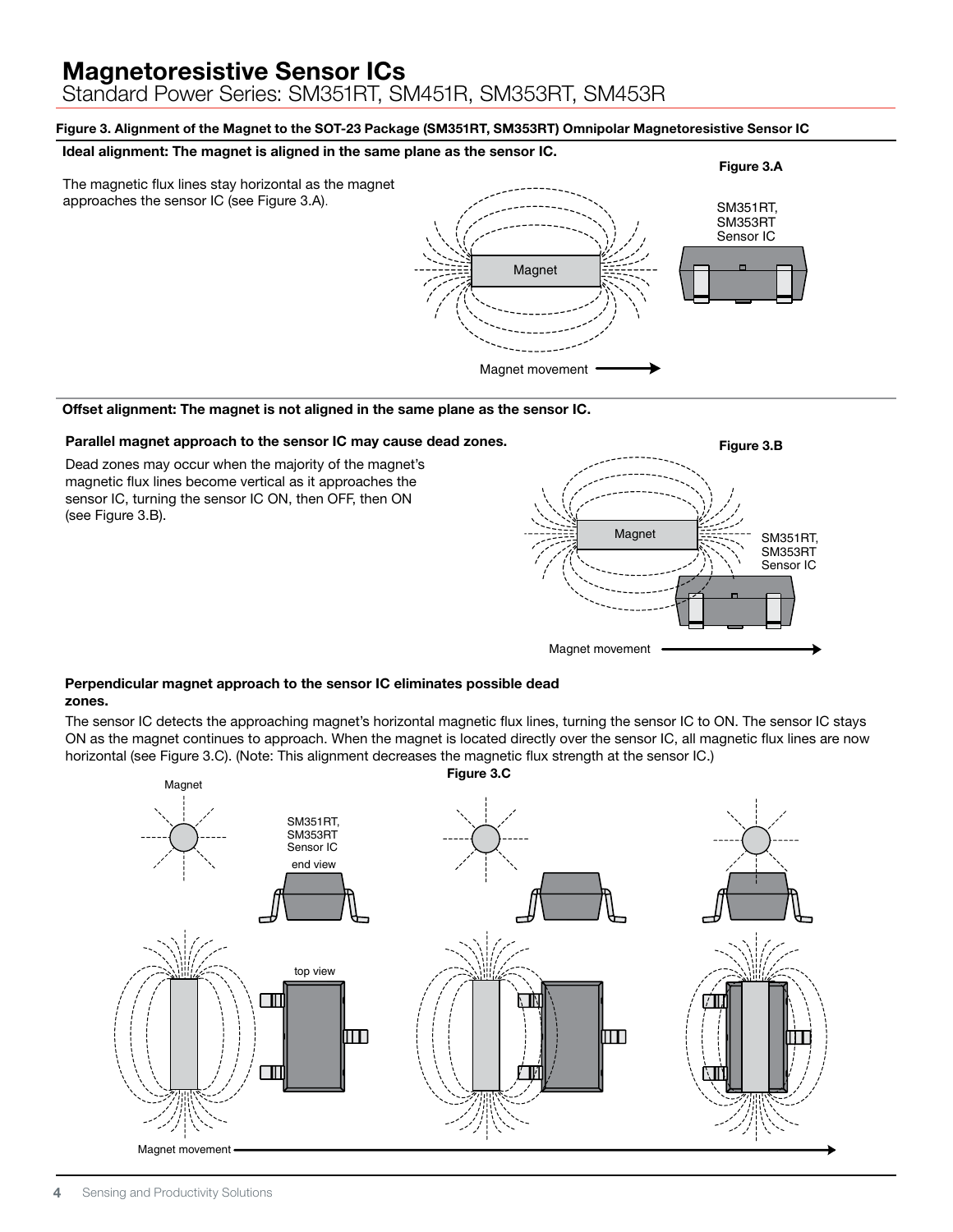Standard Power Series: SM351RT, SM451R, SM353RT, SM453R

Figure 4. Alignment of the Magnet to the TO-92-Style Package (SM451R, SM453R) Omnipolar Magnetoresistive Sensor IC

#### Ideal alignment: The magnet is aligned in the same plane as the sensor IC.



#### Offset alignment: The magnet is not aligned in the same plane as the sensor IC.



#### Perpendicular magnet approach to the sensor IC eliminates possible dead zones.

The sensor IC detects the approaching magnet's horizontal magnetic flux lines, turning the sensor IC to ON. The sensor IC stays ON as the magnet continues to approach. When the magnet is located directly over the sensor IC, all magnetic flux lines are now horizontal (see Figure 4.C). (Note: This alignment decreases the magnetic flux strength at the sensor IC.)

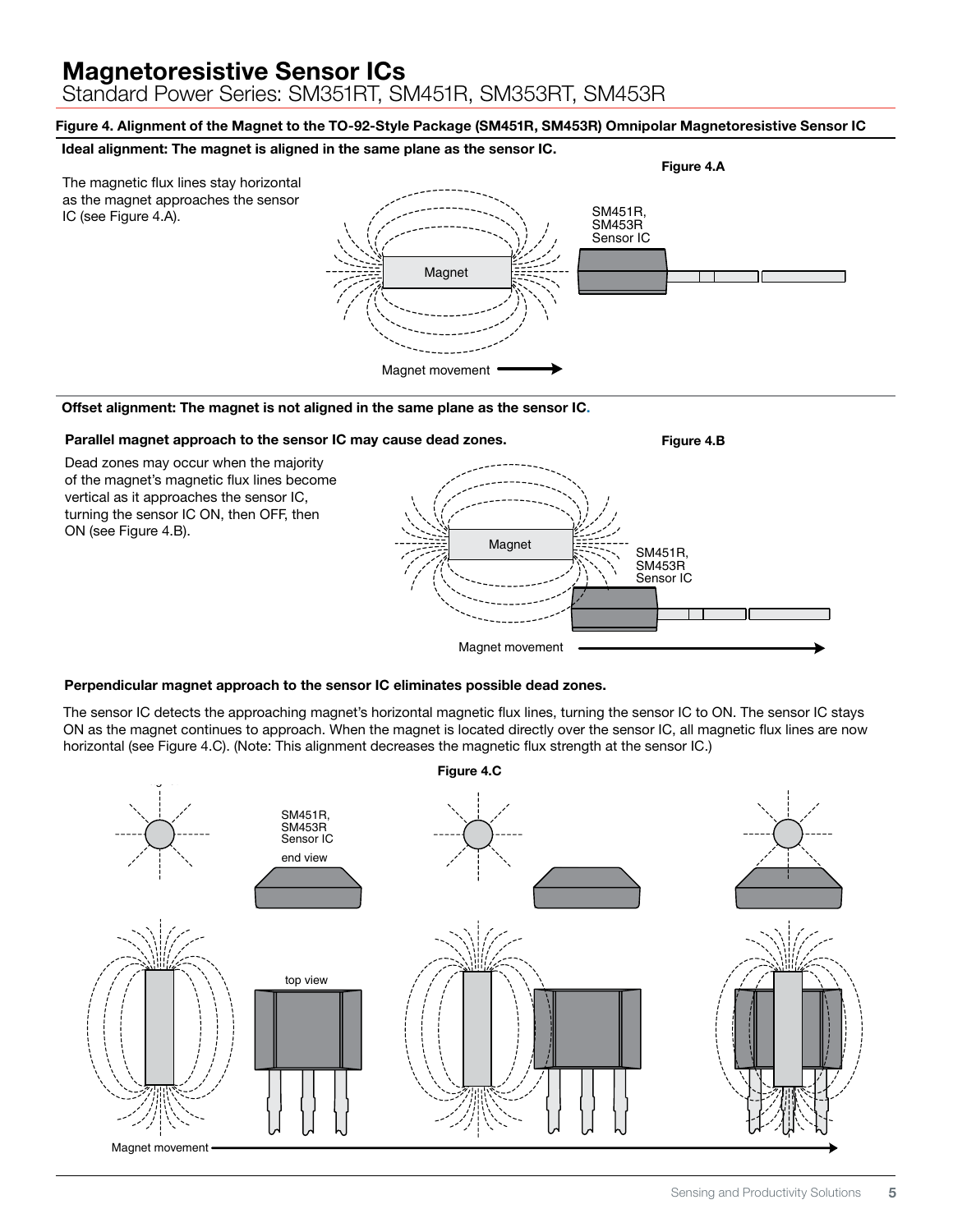Standard Power Series: SM351RT, SM451R, SM353RT, SM453R

### Figure 5. SM351RT and SM353RT Sensor IC, Tape and Reel Mounting Dimensions (For reference only. mm/[in].)

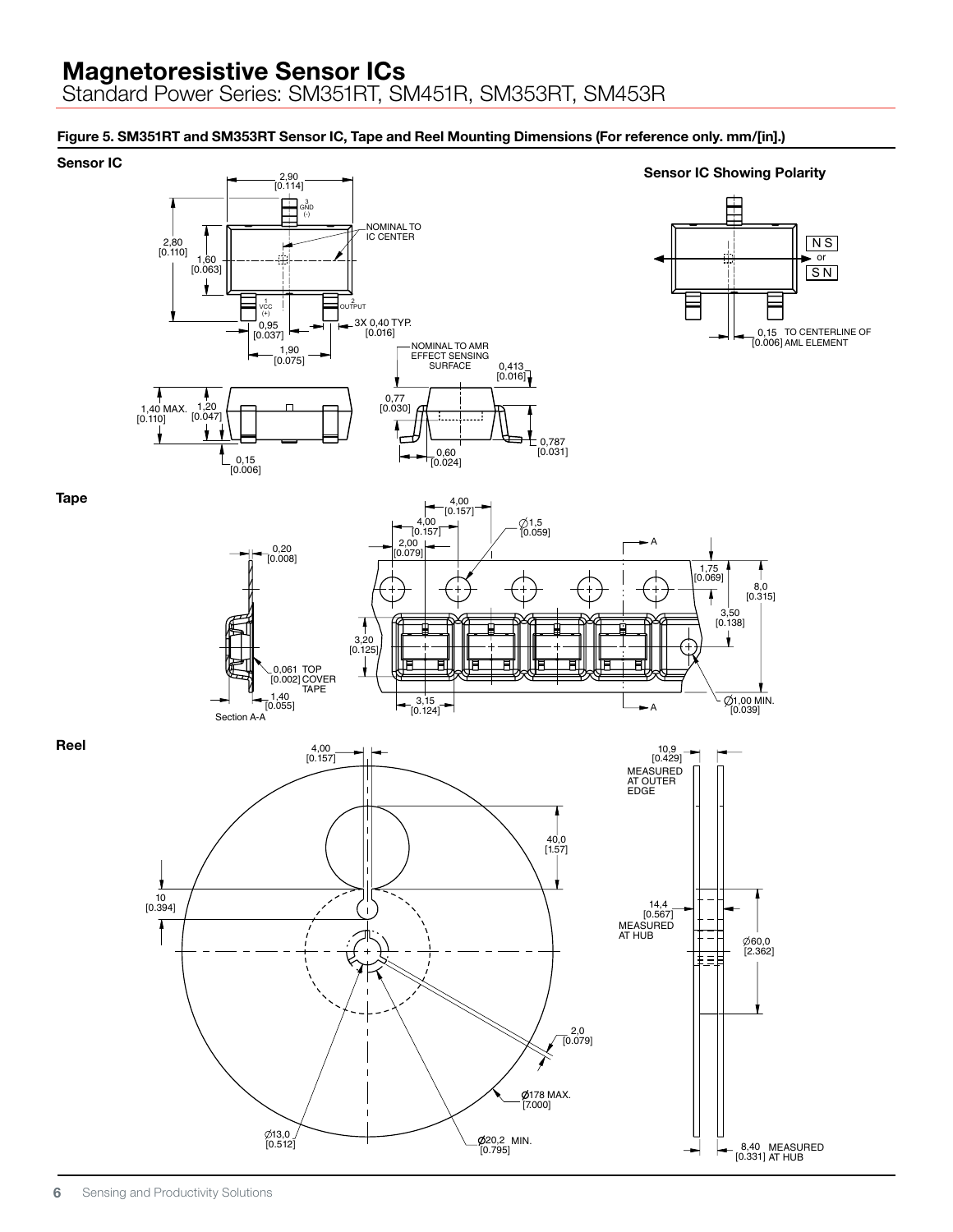Standard Power Series: SM351RT, SM451R, SM353RT, SM453R

### Figure 6. SM451R and SM453R Mounting Dimensions (For reference only. mm/[in].)

Sensor IC







#### Table 4. Order Guide

| <b>Catalog Listing</b> | <b>Description</b>                                                                                                                                        |  |
|------------------------|-----------------------------------------------------------------------------------------------------------------------------------------------------------|--|
| <b>SM351RT</b>         | Magnetoresistive sensor IC, ultra-high sensitivity (7 G typ.), standard<br>power, SOT-23 package, pocket tape and reel packaging (3000 units<br>per reel) |  |
| SM353RT                | Magnetoresistive sensor IC, very high sensitivity (14 G typ.), standard<br>power, SOT-23 package, pocket tape and reel packaging (3000 units<br>per reel) |  |
| <b>SM451R</b>          | Magnetoresistive sensor IC, ultra-high sensitivity (7 G typ.), standard<br>power, flat TO-92-style package, bulk packaging (1000 units per bag)           |  |
| <b>SM453R</b>          | Magnetoresistive sensor IC, very high sensitivity (14 G typ.), standard<br>power, flat TO-92-style package, bulk packaging (1000 units per bag)           |  |